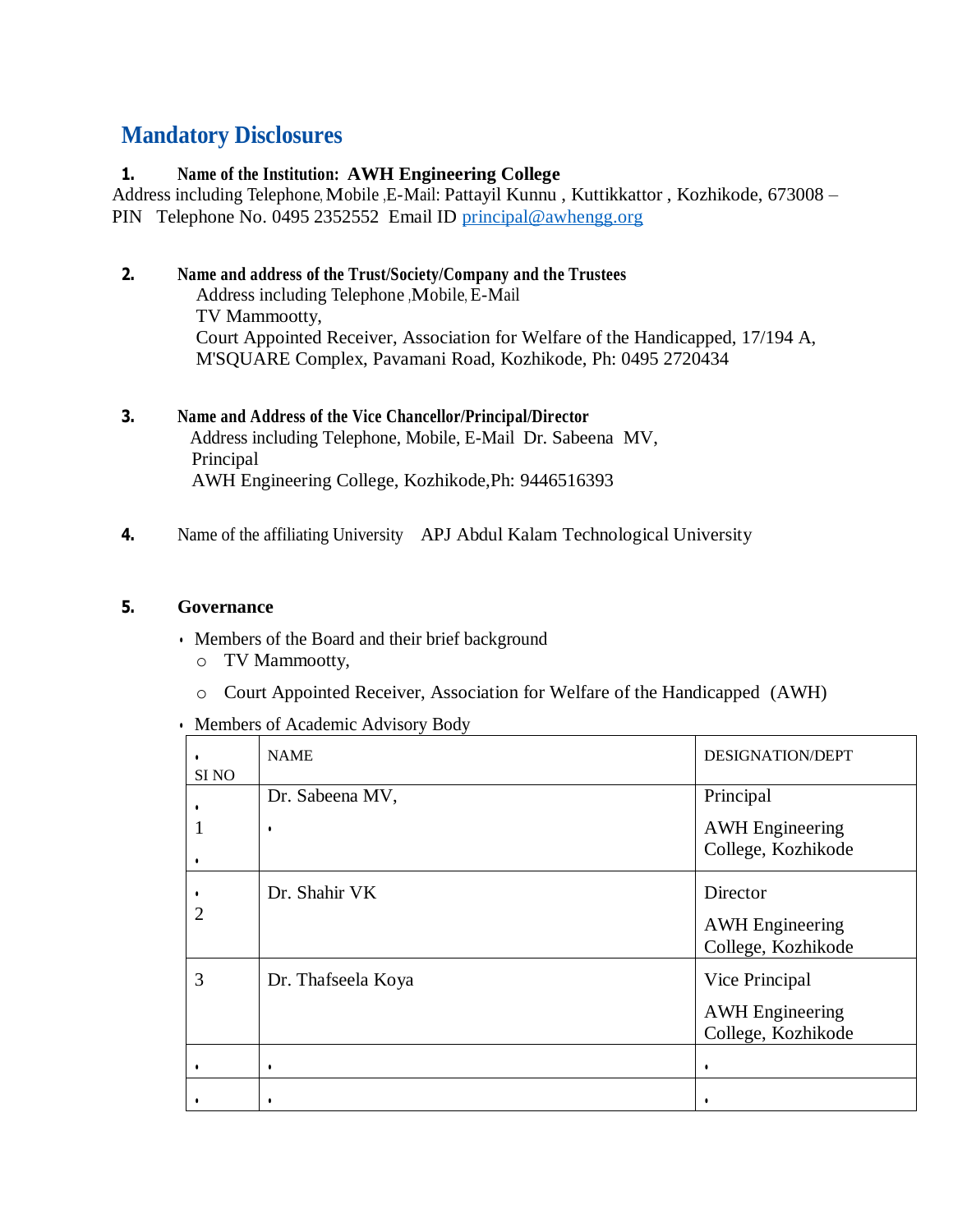- Frequently of the Board Meeting and Academic Advisory Body : Every month
- Organizational chart and processes **Receiver-Principal/ Director-HOD-Faculty**
- Nature and Extent of involvement of Faculty and students in academic affairs/improvements  **Deeply involved**
- Mechanism/Norms and Procedure for democratic/good Governance P**owers are delegated at different levels(Professors, Asso. professors, Asst professor** Grievance Redressal mechanism for Faculty, staff and students : **Grievance Cell available**
- Establishment of Anti Ragging Committee : Available
- Establishment of Online Grievance Redressal Mechanism : Available
- Establishment of Grievance Redressal Committee in the Institution and Appointment of OMBUDSMAN by the University Available

•

•

•

•

•

•

•

•

•

•

•

- Establishment of Internal Complaint Committee(ICC) : Available
- Establishment of Committee for SC/ST : Available
- Internal Quality Assurance Cell : Available

#### **6. Programmes**

•

• Name of Programmes approved by AICTE

| <b>Programe: B.Tech</b>                 |
|-----------------------------------------|
|                                         |
| Civil Engineering                       |
| <b>Mechanical Engineering</b>           |
| Computer Science & Engineering          |
| Electronics & Communication Engineering |
| Electrical & Electronics Engineering    |
| <b>Programme: M.Tech</b>                |
|                                         |
| <b>Structural Engineering</b>           |
| Computer Science & Engineering          |
| <b>Power Electronics</b>                |
| <b>VLSI</b> Design                      |
|                                         |
| <b>Programme:</b>                       |
| MCA                                     |

- Name of Programmes Accredited by NBA: Nil
- Status of Accreditation of the Courses : Not accredited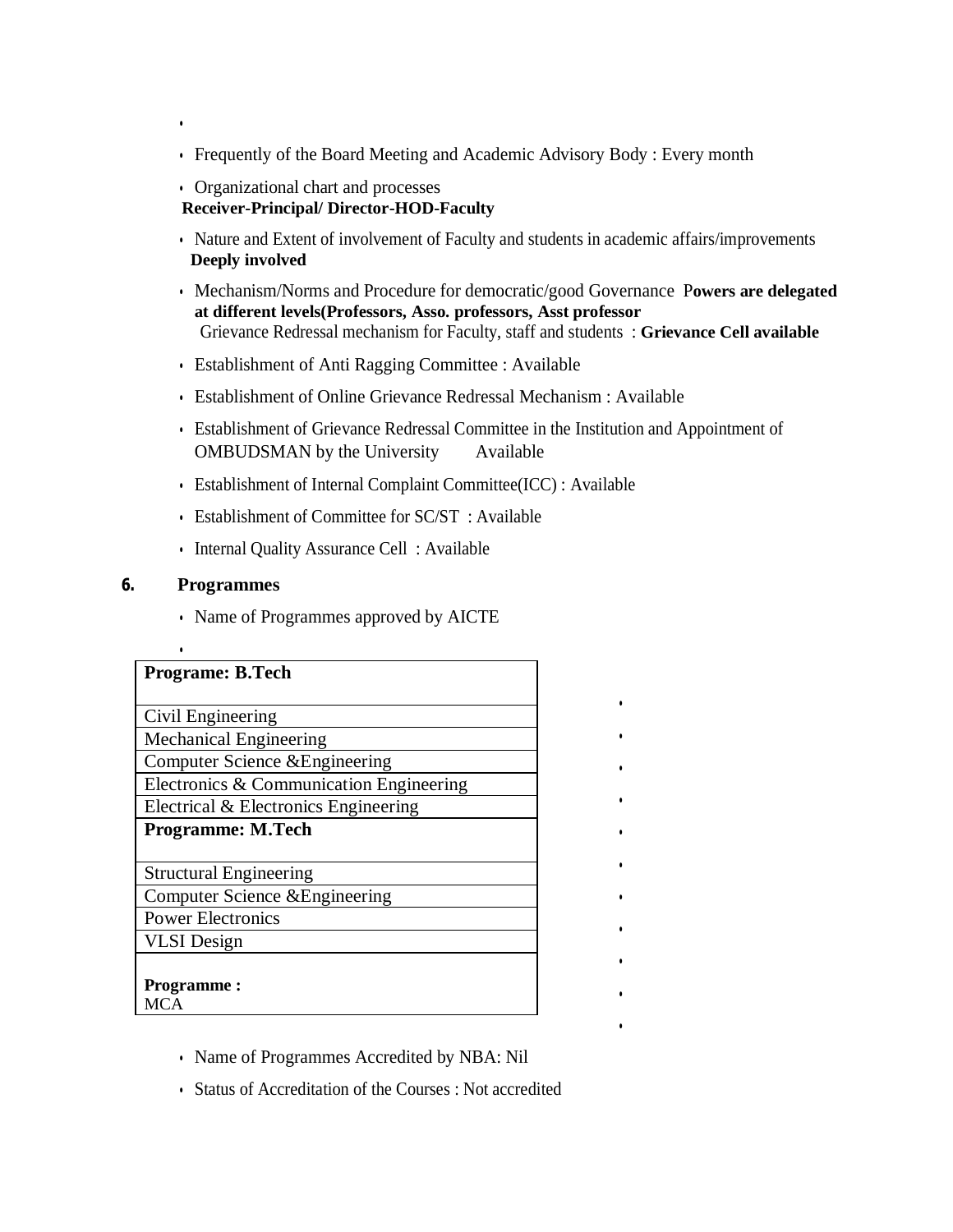- Total number of Courses :10
- No.of Courses for which applied for Accreditation :
- Status of Accreditation–Preliminary/Applied for SAR and results awaited/Applied for SAR and visits completed/Results of the visits awaited/Rejected/Approved for...Courses(specify the number of courses):NA
- For each Programme the following details are to begiven (Preferably in Tabular form):
	- Name
	- Number of seats
	- Duration
	- Cutoff marks/rank of admission during the last three years
	- Fee(as approved by the state government)
	- Placement Facilities
	- Campus placement in last three years with minimum salary, maximum salary and average salary

| Course<br>Name                                | Number<br>of seats | Duration       | Cut off marks/ranks | Fees | Placement<br>facilities |
|-----------------------------------------------|--------------------|----------------|---------------------|------|-------------------------|
| Civil<br>Engineering                          | 60                 | $\overline{4}$ |                     |      |                         |
| Mechanical<br>Engineering                     | 60                 | $\overline{4}$ |                     |      |                         |
| Computer<br>Science<br>&Engineering           | 60                 | $\overline{4}$ |                     |      |                         |
| Electronics &<br>Communication<br>Engineering | 30                 | $\overline{4}$ |                     |      |                         |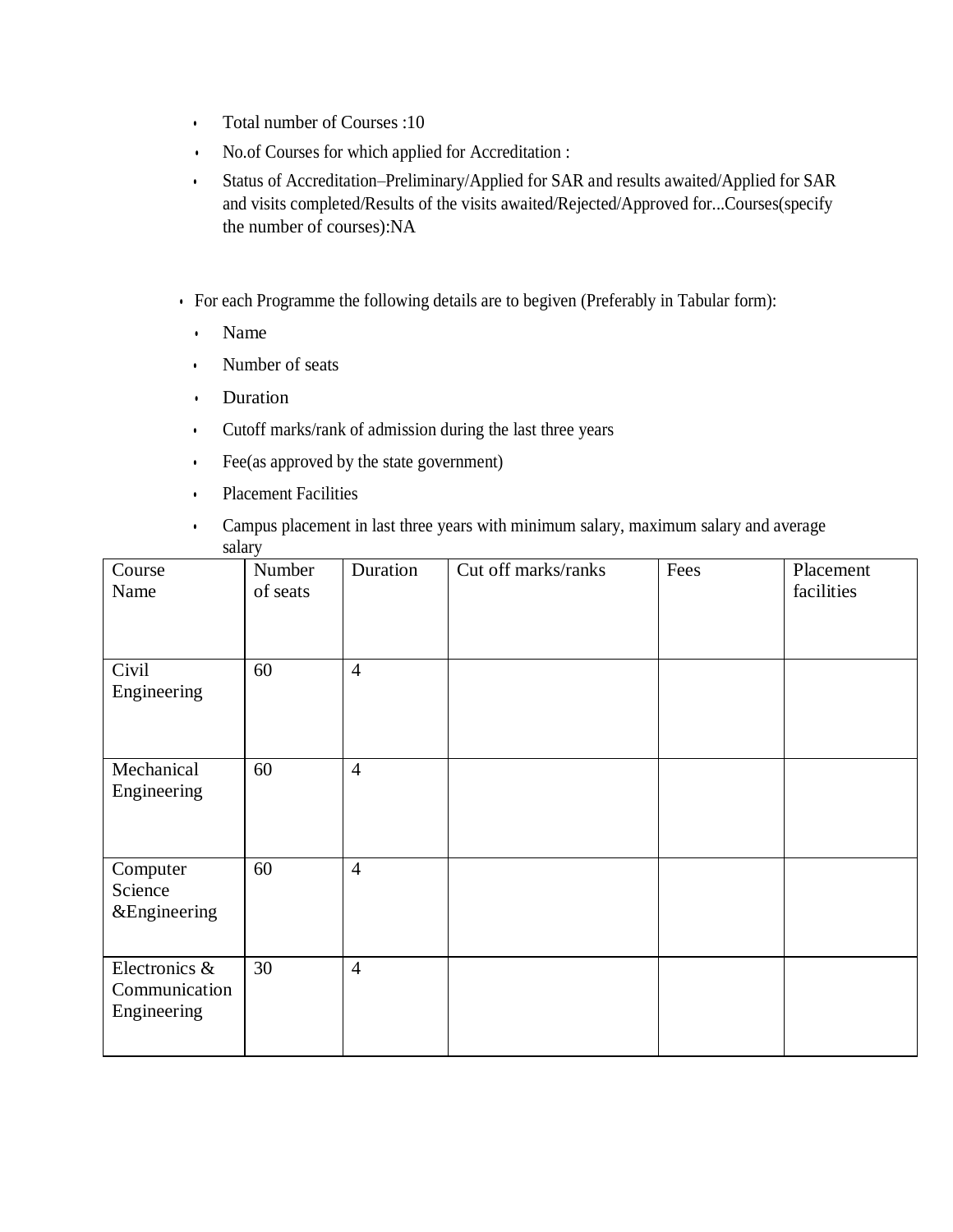| Electrical &<br>Electronics<br>Engineering     | 30 | $\overline{4}$ |  |  |
|------------------------------------------------|----|----------------|--|--|
| Structural<br>Engineering                      | 18 | $\overline{2}$ |  |  |
| Computer<br>Science<br><b>&amp;Engineering</b> | 18 | $\overline{2}$ |  |  |
| Power<br>Electronics                           | 9  | $\overline{2}$ |  |  |
| Master in<br>Computer<br>Applications          | 30 | $\overline{2}$ |  |  |

- Name and duration of Programme(s)having Twinning and Collaboration with Foreign University(s) and being run in the same Campus along with status of their AICTE approval. :NA
- If there is Foreign Collaboration, give the following etails: No
	- Details of the Foreign University
	- Name of the University
	- Address
	- Website
	- Accreditation status of the University in its Home Country
	- Ranking of the University in the Home Country
	- Whether the degree offered is equivalent to an Indian Degree? Ifyes, the name of the agency which has approved equivalence. If no,implications for students in terms of pursuit of higher studies in India and abroad and job both within and outside the country
	- Nature of Collaboration
	- Conditions of Collaboration
	- Complete details of payment a student has to make to get the full benefit of Collaboration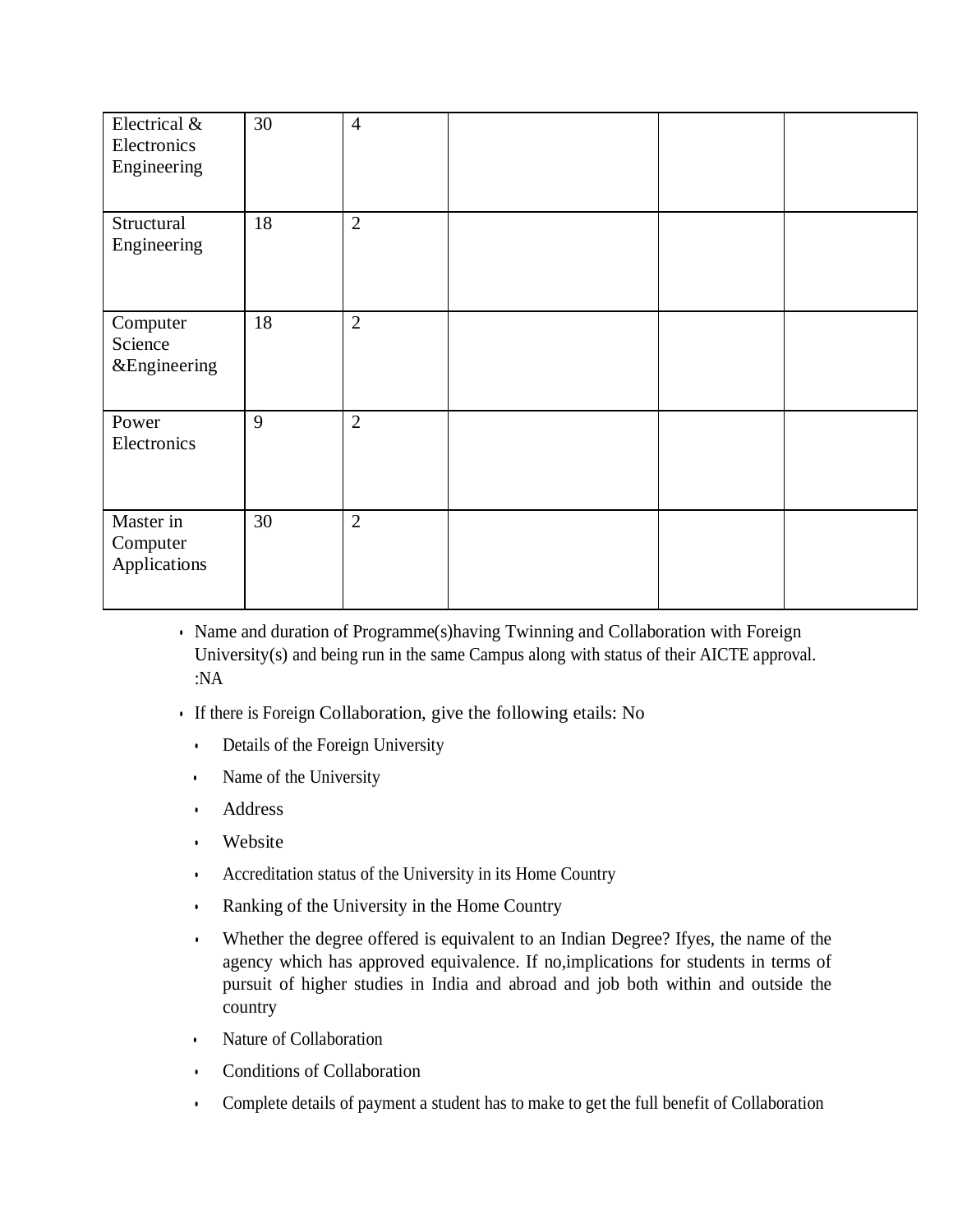- For each Programme Collaborated provide the following: NA
	- Programme Focus
	- Number of seats
	- Admission Procedure
	- Fee(as approved by the state government)
	- Placement Facility
	- Placement Records for last three years with minimum salary, maximum salary and average salary
	- WhethertheCollaborationProgrammeisapprovedbyAICTE?IfnotwhethertheDomestic/ Foreign University has applied to AICTE for approval

### **7. Faculty**

- Course/Branch wise list Faculty members
	- Permanent Faculty
	- Adjunct Faculty
	- Permanent Faculty: Student Ratio
	- B.Tech 20: 1
	- M.Tech 12:1
	- MCA 20:1
	- Number of Faculty employed and left during the last three years

#### **8. Profile of Vice Chancellor/ Director/Principal/Faculty**

- **9. Fee**
	- Details of Fee, as approved by State Fee Committee, for the Institution
	- Time schedule for payment of Fee for the entire Programme
	- No. of Fee waivers granted with amount and name of students

| <b>Branch</b> | SI No.       | <b>Name</b>            | <b>Total No</b> |
|---------------|--------------|------------------------|-----------------|
|               | 1            | <b>Muhammed Sabith</b> |                 |
| <b>CE</b>     | $\mathbf{2}$ | Sidharth R S           | 5               |
| CSE           | 1            | <b>Muhammed Sayeed</b> |                 |
|               | 2            | Safa Musthafa          |                 |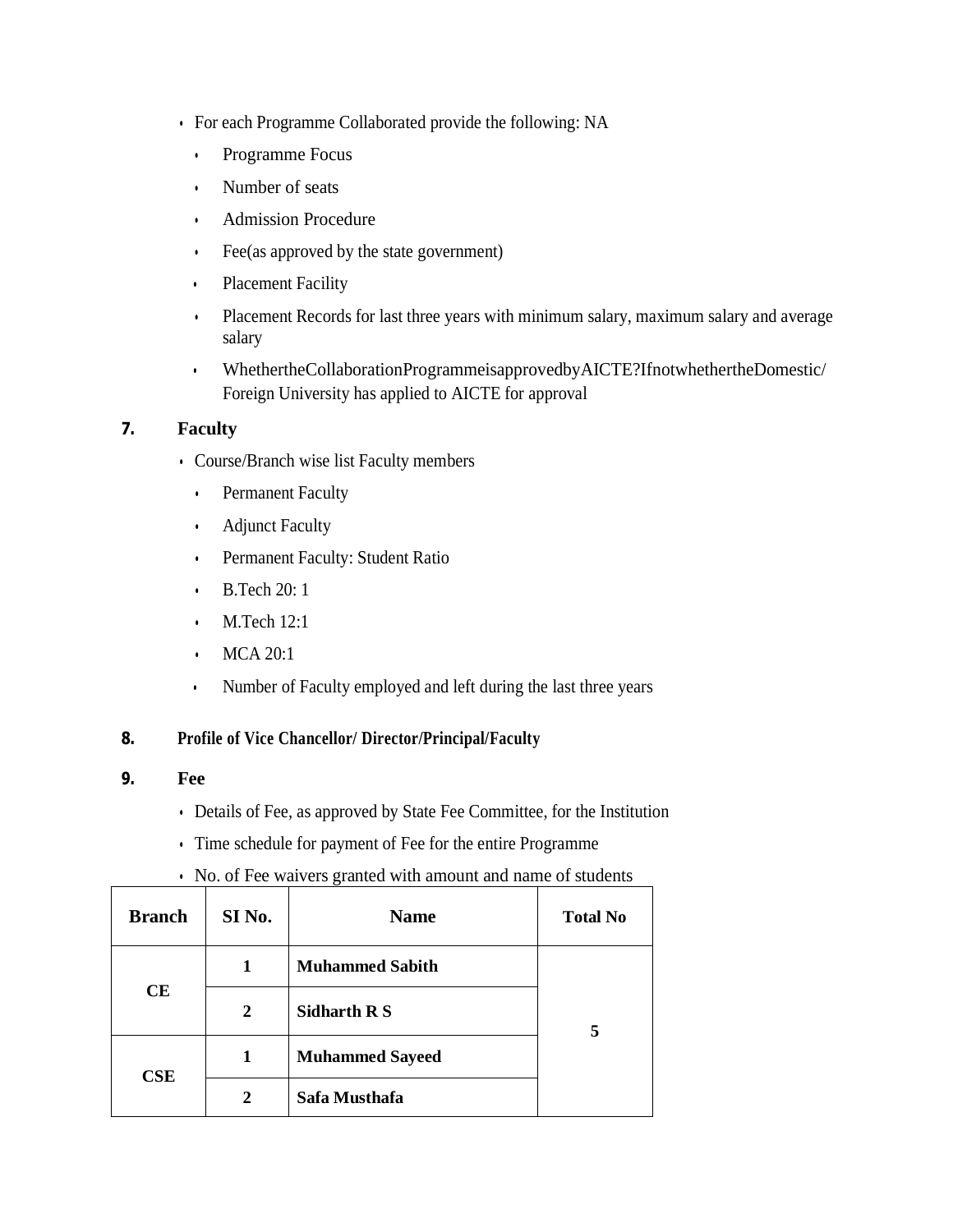| Hafna Rahman M |  |  |  |  |
|----------------|--|--|--|--|
|----------------|--|--|--|--|

 $\mathbf{e}^{\mathbf{e}}$  by  $\mathbf{e}^{\mathbf{e}}$  ,  $\mathbf{e}^{\mathbf{e}}$  ,  $\mathbf{e}^{\mathbf{e}}$  ,  $\mathbf{e}^{\mathbf{e}}$ 

| <b>Branch</b> | SI <sub>No.</sub>       | <b>Name</b>                                   | Fee / yr   | Scholarship /<br>per |
|---------------|-------------------------|-----------------------------------------------|------------|----------------------|
|               | 1                       | <b>MINNAH KV</b>                              | 15000 / yr | 35000                |
|               | $\overline{2}$          | <b>JEBIN NIHALA KV</b>                        | 30000 / yr | 20000                |
|               | $\mathbf{3}$            | <b>FATHIMA SAHLA PT</b>                       | 15000 / yr | 35000                |
|               | $\overline{\mathbf{4}}$ | <b>SOORAJ PM</b>                              | 15000 / yr | 35000                |
| CE            | 5                       | <b>MUHAMMED THWAHA</b><br><b>MUZZAMMIL TK</b> | 15000 / yr | 35000                |
|               | 6                       | <b>FATHIMA NEHA C</b>                         | 15000 / yr | 35000                |
|               | 7                       | <b>FATHIMA AFRAH NR</b>                       | 15000 / yr | 35000                |
|               | 8                       | <b>ARDRA SIVAKUMAR</b>                        | 15000 / yr | 35000                |
|               | 9                       | <b>ANOOPA O</b>                               | 30000 / yr | 20000                |
|               | $\mathbf{1}$            | <b>ABHINAV P</b>                              | 15000 / yr | 35000                |
|               | $\overline{2}$          | <b>NEHA HANAN</b>                             | 20000 / yr | 30000                |
|               | $\mathbf{3}$            | <b>MUHAMMED UVAIS E</b>                       | 45000 / yr | 15000                |
|               | $\overline{\mathbf{4}}$ | <b>MUHAMMED NIHAL K</b>                       | 30000 / yr | 20000                |
|               | 5                       | <b>MUHAMMED AKIF KHALID</b>                   | 45000 / yr | 15000                |
| CSE           | 6                       | YAHYA SULAIM PV                               | 45000 / yr | 15000                |
|               | 7                       | <b>NOURIN NAHAN KM</b>                        | 45000 / yr | 15000                |
|               | 8                       | <b>SAIFULLA</b>                               | 30000 / yr | 20000                |
|               | $\boldsymbol{9}$        | <b>SANA MARIYAM</b>                           | 45000 / yr | 15000                |
|               | 10                      | <b>SHIFANA K</b>                              | 30000 / yr | 20000                |
|               | 11                      | THANIYA JALEEL AT                             | 30000 / yr | 20000                |
| <b>EEE</b>    | $\mathbf{1}$            | <b>RAHUL RAJ R</b>                            | 45000 / yr | 15000                |

|  |  |  |  | • Number of scholarship offered by the Institution, duration and amount |  |  |
|--|--|--|--|-------------------------------------------------------------------------|--|--|
|--|--|--|--|-------------------------------------------------------------------------|--|--|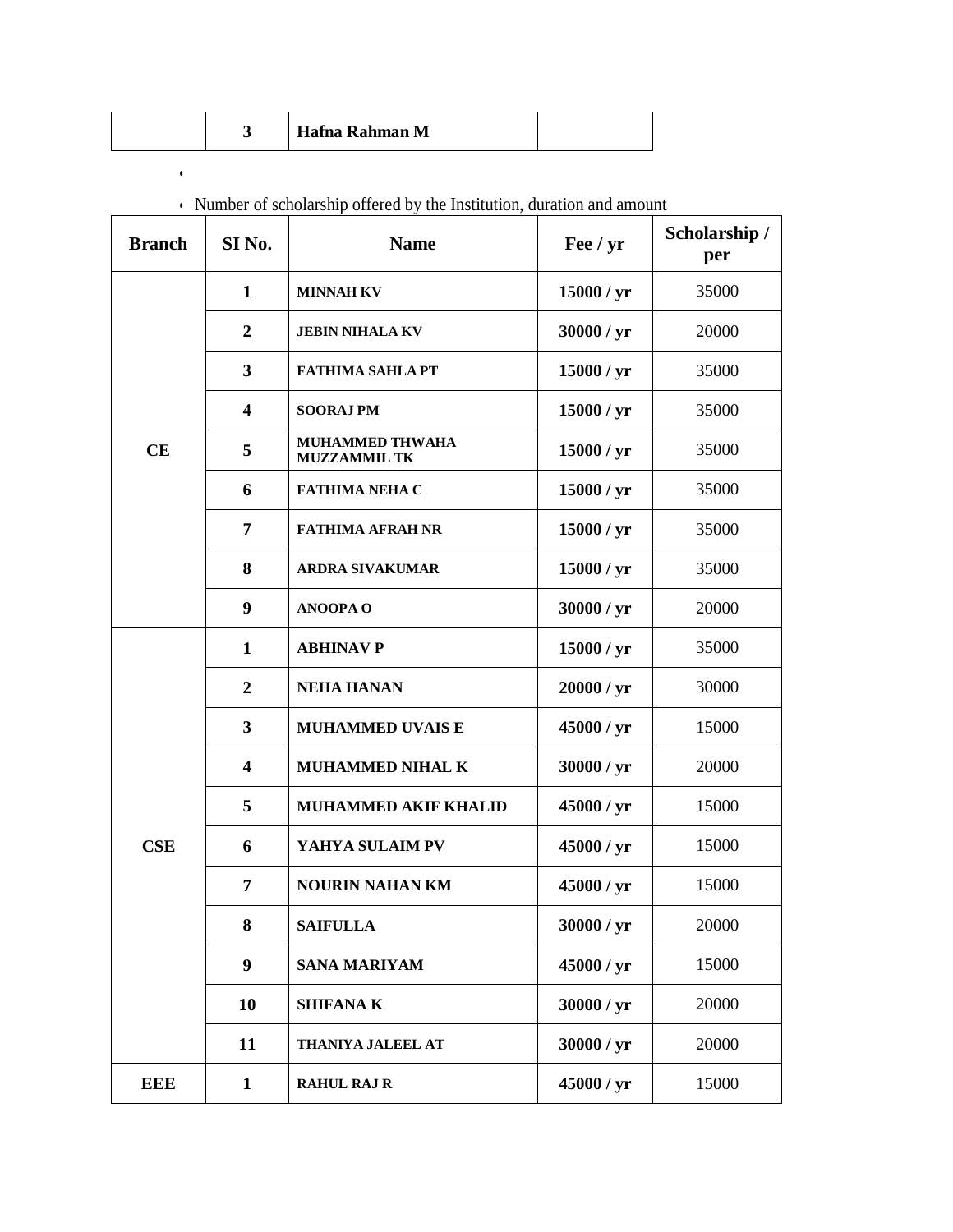- Criteria for Fee waivers /scholarship : As per Aicte Fw list under Govt quota
- Criteria for scholarship On the basis of Qualifying Exam (HSE) under MQ quota
- Estimated cost of Boarding and Lodging in Hostels : 50,000 / yr
- Any other fee please specify

## **10. Admission**

•

Number of seats sanctioned with the year of approval Programme : B.Tech

| Course                                     | Intake<br>(Existing) | Year of Approval |
|--------------------------------------------|----------------------|------------------|
| Civil Engineering                          | 60                   | 2004             |
| Mechanical Engineering                     | 60                   | 2004             |
| Computer Science & Engineering             | 60                   | 2001             |
| Electronics & Communication<br>Engineering | 30                   | 2001             |
| Electrical & Electronics Engineering       | 30                   | 2002             |

Programme : MCA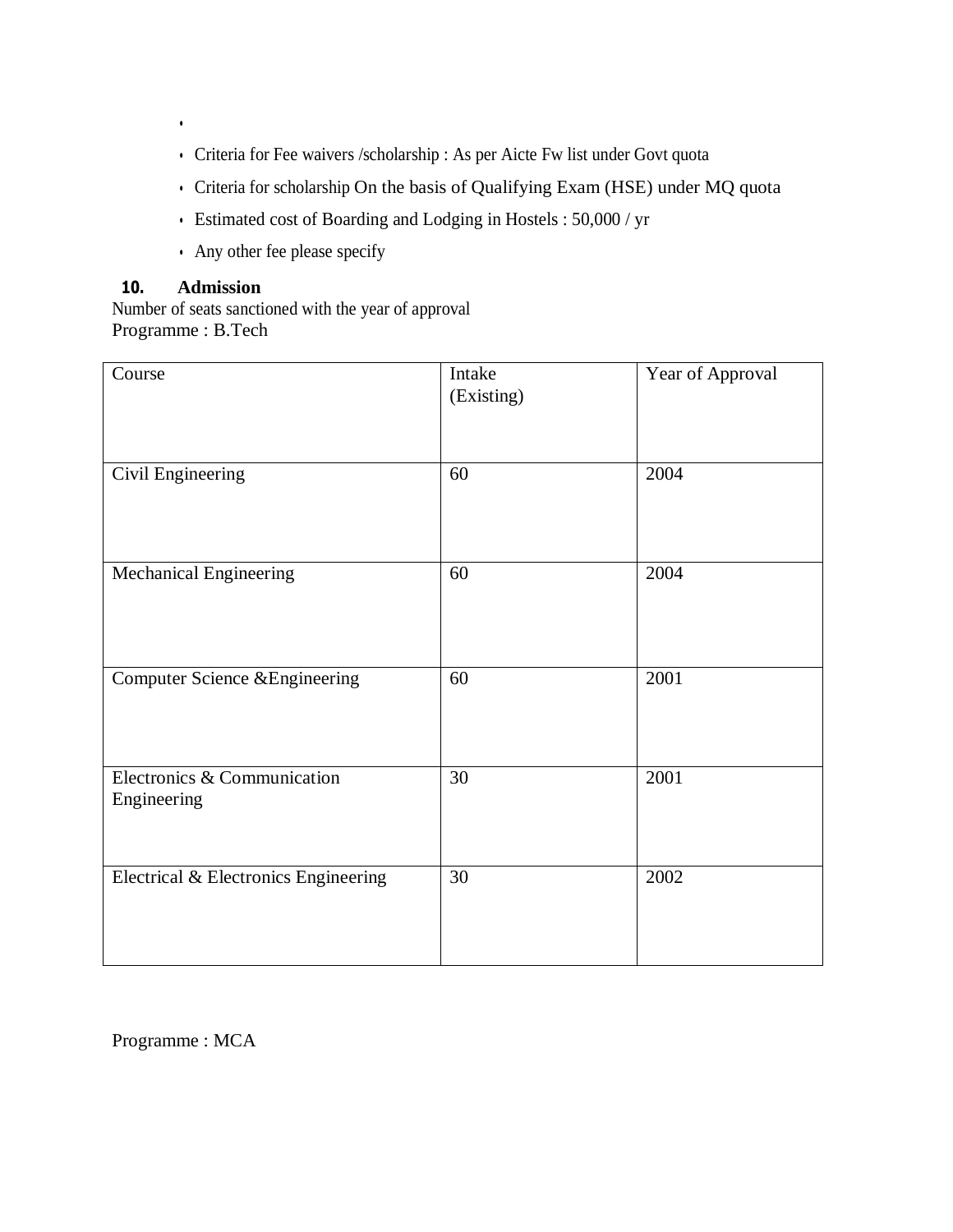| Course                         | Intake<br>(Existing) | Year of Approval |
|--------------------------------|----------------------|------------------|
| Master of Computer Application | 30                   | 2004             |

# Programme :M.Tech

| Course                         | Intake<br>(Existing) | Year of approval |
|--------------------------------|----------------------|------------------|
| <b>Structural Engineering</b>  | 18                   | 2012             |
| Computer Science & Engineering | 18                   | 2013             |
| <b>Power Electronics</b>       | 9                    | 2013             |
| <b>VLSI</b> Design             | 18                   | 2012             |

# **11.**

• Number of Students admitted under various categories each year in the last three years

| Course            | 2020 | 2021 | <b>Total</b> |
|-------------------|------|------|--------------|
| <b>B.Tech</b>     | 168  | 117  | 285          |
| <b>B.Tech LET</b> | 42   | 28   | 70           |
| <b>M.Tech</b>     | o    | 20   | 26           |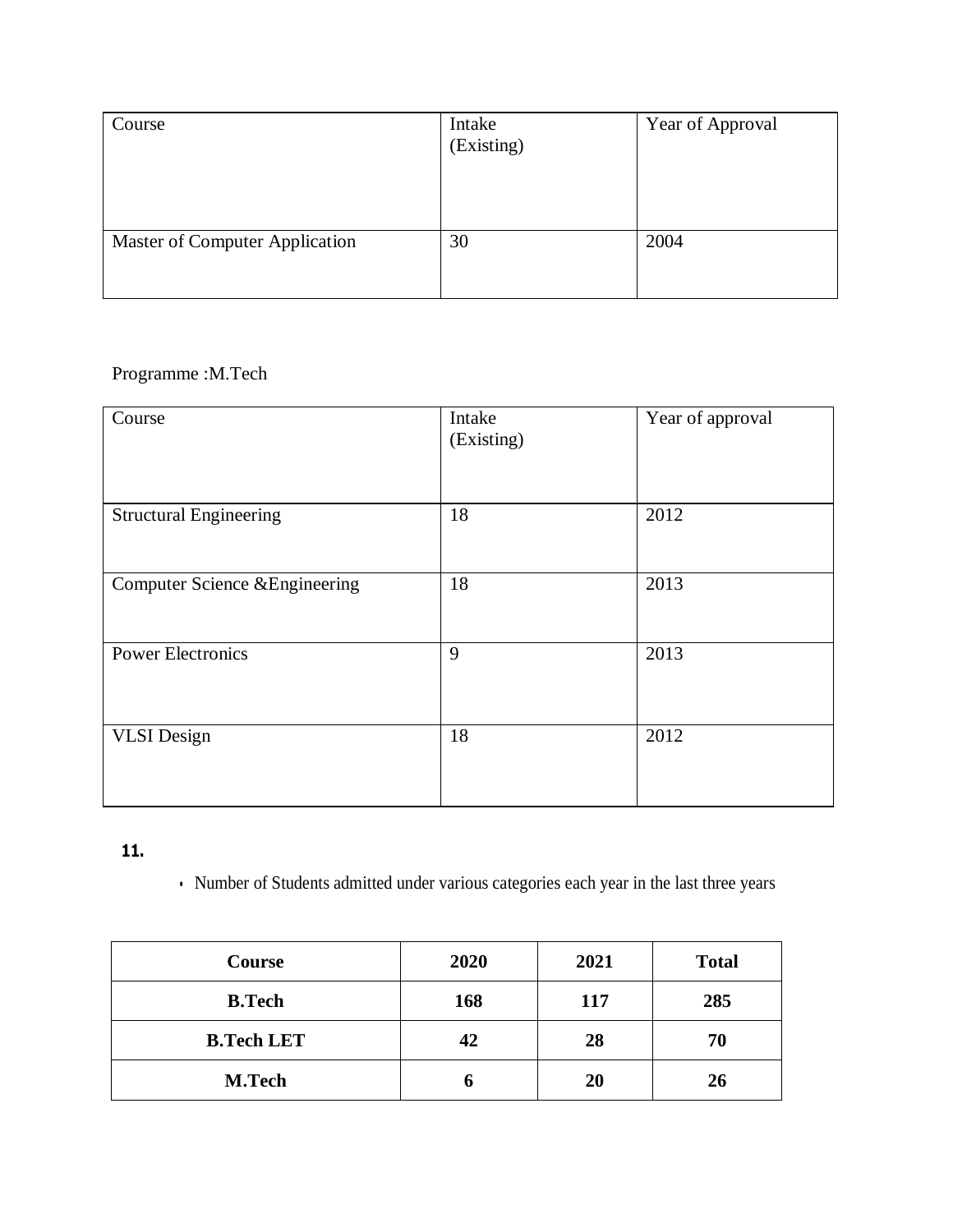| <b>MCA</b> | 15                 | 30  | $\blacksquare$<br>45 |
|------------|--------------------|-----|----------------------|
|            | 721<br><i>LJ</i> 1 | 195 | 426                  |

• Number of applications received during last two years for admission under Management Quota : 535 And number admitted : **426**

### **12. Admission Procedure**

• Mention the admission test being followed, name and address of the Test Agency/ State Admission

Authorities and its URL(website)

• Number of seats allotted to different Test Qualified candidate separately (AIEEE/CET(State Conducted test/ University tests/CMAT/GPAT)/Association conducted test etc.)

### **• Calendar for admission against Management/vacant seats:**

- Last date of request for applications
- Last date of submission of applications
- Dates for announcing final results
- Release of admission list(main list and waiting list shall be announced on the sameday)
- Date for acceptance by the candidate (time given shall in no case be less than15days)
- Last date for closing of admission
- Starting of the Academic session
- The waiting list shall be activated only on the expiry of date of main list
- The policy of refund of the Fee, in case of withdrawal, shall be clearly notified

## **13. Criteria and Weightages for Admission**

•

• Describe each criterion with its respective weightages i.e. Admission Test, marks in qualifying Examination etc.

## **Criteria For Fee Waivers : As per Aicte Fw list under Govt quota**

## **Criteria For Fee Scholarship : On the basis of Qualifying Exam (HSE) under MQ quota**

- Mention the minimum Level of acceptance, if any
- Mention the cut-off Levels of percentage and percentile score of the candidates in the admission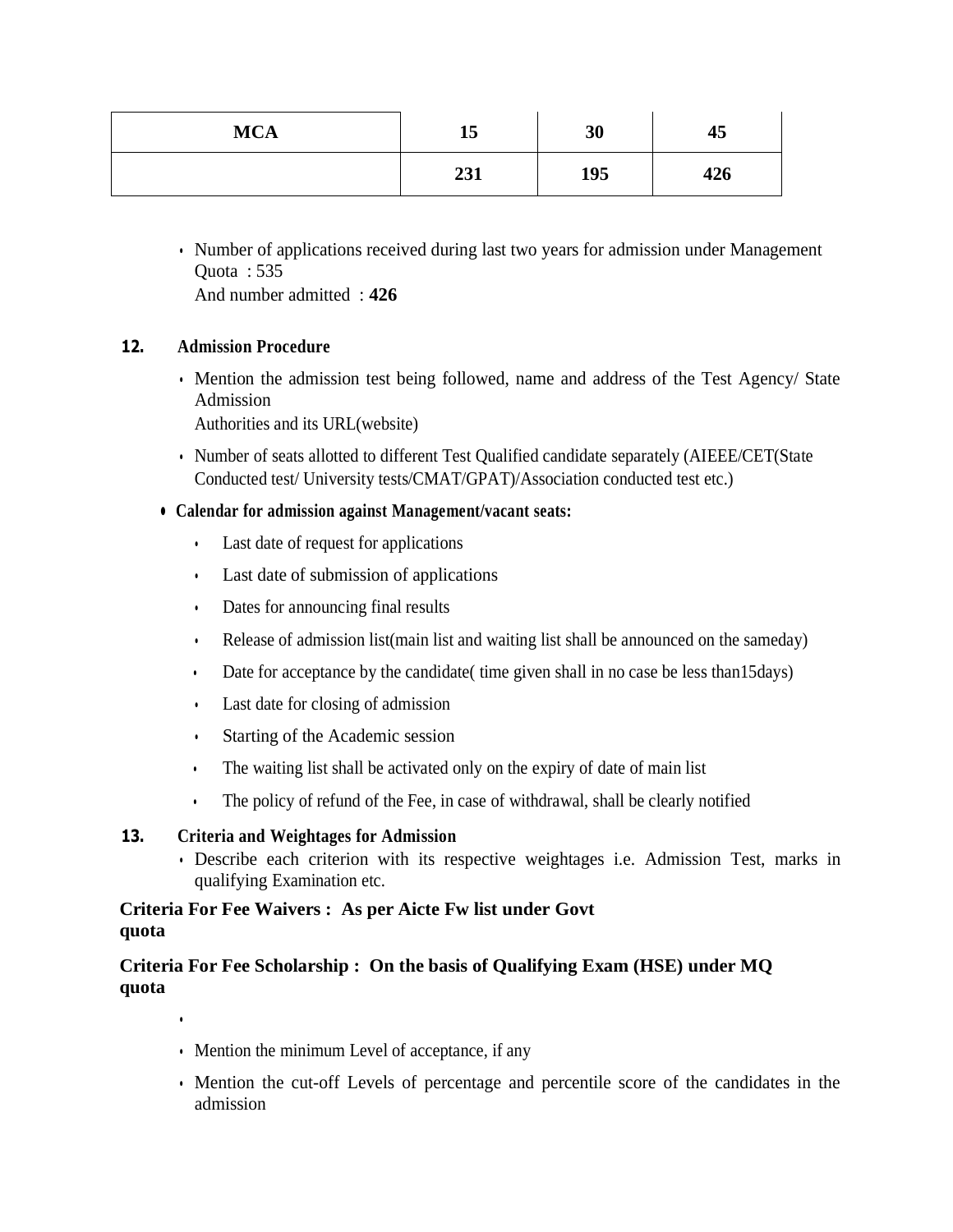Test for the last three years

• Display marks scored in Test etc. and in aggregate for all candidates who were admitted

## **14. List of Applicants**

• List of candidate whose applications have been received along with percentile/percentages core for each of the qualifying examination in separate categories for open seats. List of candidate who who who will be expected as  $\mu$  who who who who who will be expected as  $\mu$ 

haveappliedalongwithpercentageandpercentilescoreforManagementquotaseats(meritwise)

## **15. Results of Admission Under Management seats/ Vacant**

**seats**

- Composition of selection team for admission under Management Quota with the brief profile of members(This information be made available in the public domain after the admission process is over)
- Score of the individual candidate admitted arranged inorder of merit
- List of candidate who have been offered admission
- Waiting list of the candidate in order of merit to be operative from the last date of joining of the first

List candidate

• List of the candidate who joined within the date, vacancy position in each category before operation

Of waiting list

## **16. Information of Infrastructure and Other Resources Available**

- Number of Class Rooms and size of each
- Number of Tutorial rooms and size of each
- Number of Laboratories and size of each
- Number of Drawing Halls with capacity of each
- Number of Computer Centres with capacity of each
- Central Examination Facility, Number of rooms and capacity of each
- Online examination facility(Number of Nodes, Internet band width, etc.)
- Barrier Free Built Environment for disabled and elderly persons : Yes
- Occupancy Certificate : Yes
- Fire and Safety Certificate : Yes
- Hostel Facilities: Boys and Girls Hostel Available
- **• Library**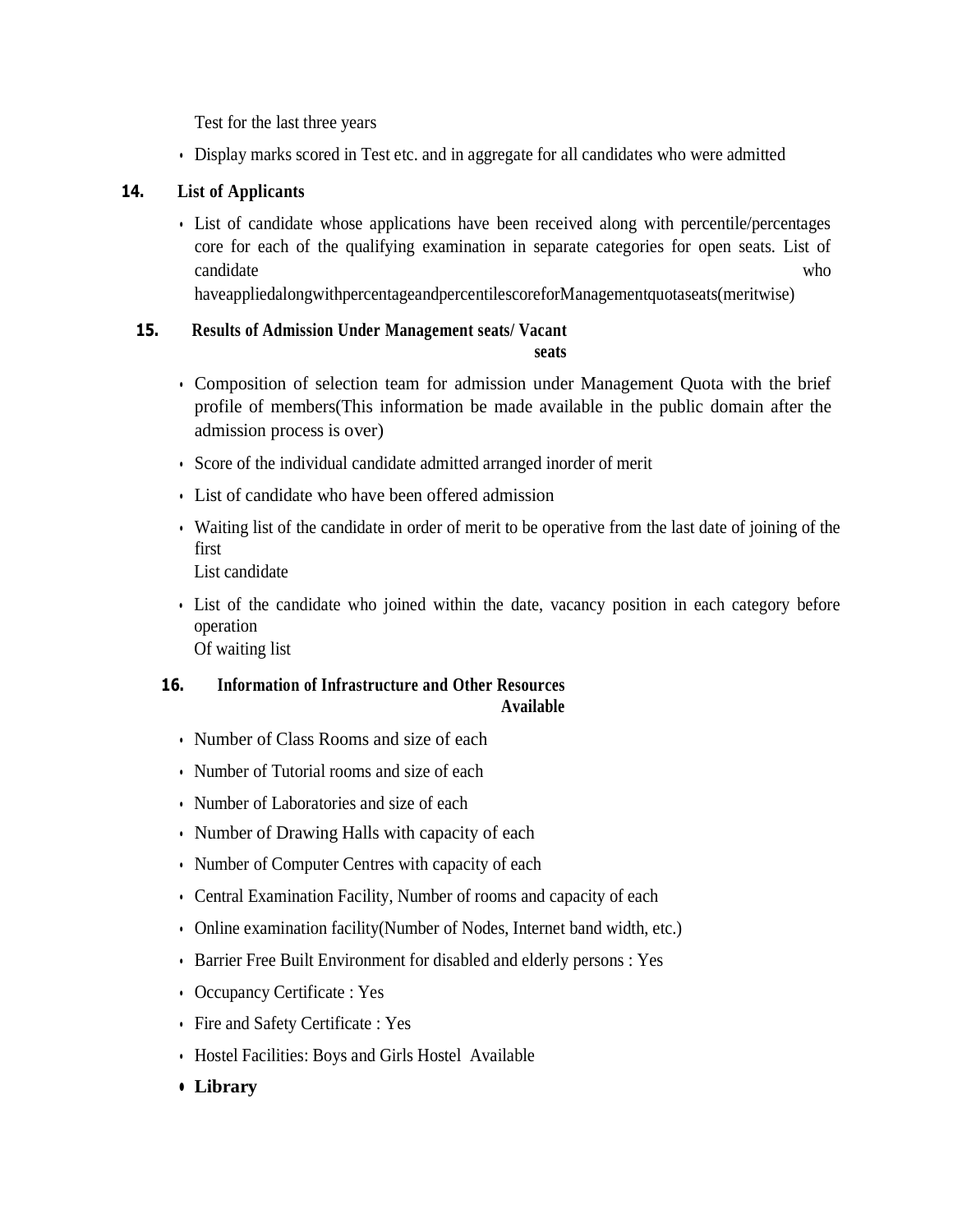- Number of Library books/Titles/ Journals available( Programme-wise)
- List of online National/International Journals subscribed
- E-Library facilities
- National Digital Library(NDL)subscription details
- **• Laboratory and Workshop**
	- **List of Major Equipment/Facilities in each Laboratory/Workshop**
	- List of Experimental Setup in each Laboratory/Workshop

### **• Computing Facilities**

- Internet Bandwidth
- Number and configuration of System
- Total number of system connected by LAN
- Total number of system connected by WAN
- Major software packages available
- Special purpose facilities available (Conduct of online Meetings/Webinars/Workshops, etc.)
- Facilities for conduct of classes/courses in online mode(Theory &Practical)
- Innovation Cell
- Social Media Cell
- Compliance of the National Academic Depository(NAD),applicable to PGCM/PGDM Institutions And University Departments
- **• List of facilities available**
	- Games and Sports Facilities
	- Extra-Curricular Activities
	- Soft Skill Development Facilities
- **• Teaching Learning Process**
	- Curricula and syllabus for each of the Programmes as approved by the University-Available
	- Academic Calendar of the University- Available
	- Academic Time Table with the name of the Faculty members handling the Course
	- Internal Continuous Evaluation System and place
- Student's assessment of Faculty, System in place